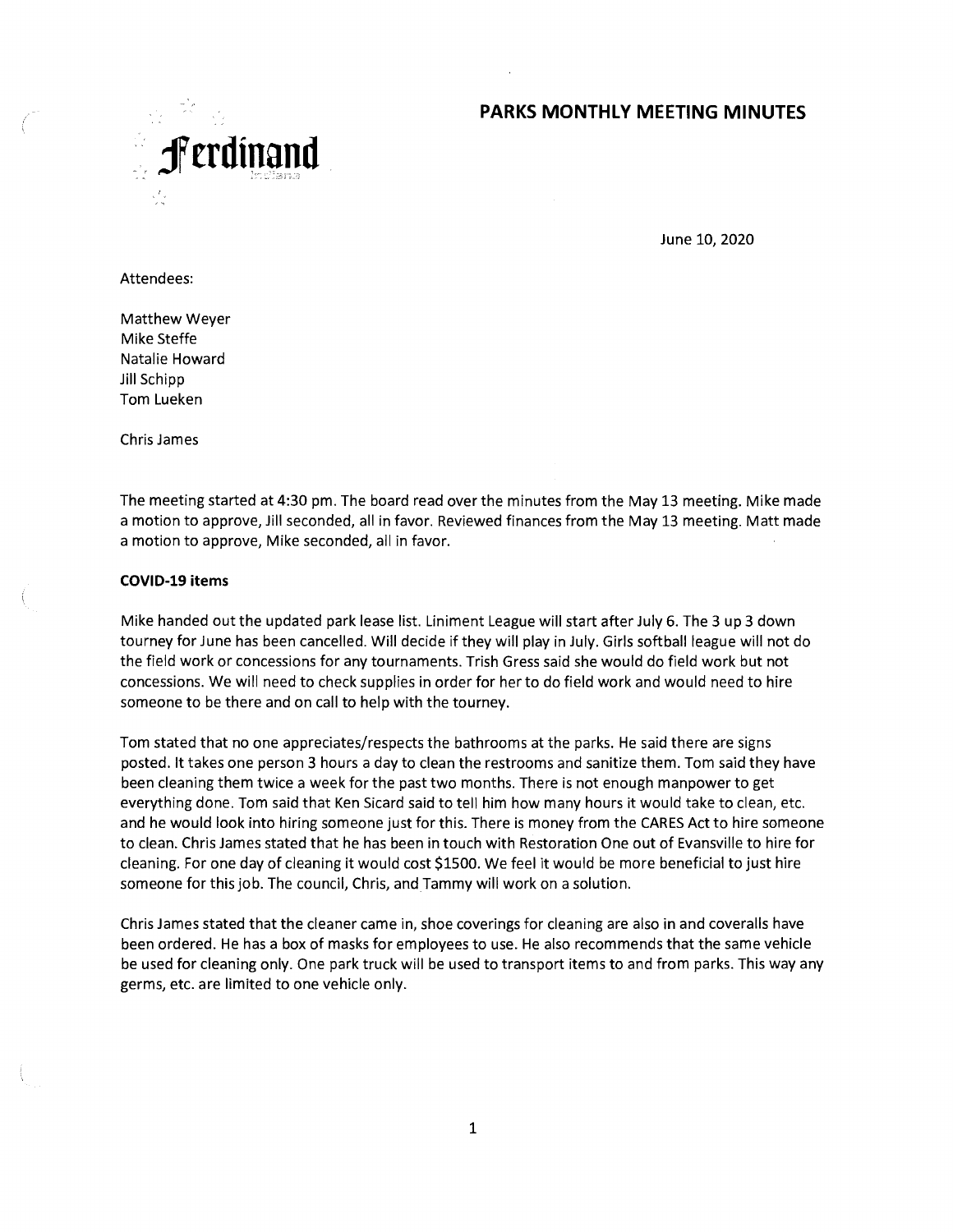

{As a follow-up, at the June town council meeting, the council decided to accept a quote from Cleaning Concepts from Holland to clean each of the restrooms that are open on a daily basis as well as the shelter houses. The estimated cost for the cleaning service through the end of the anticipated park schedule will be around \$7500.}

### **Cancelled/Adjusted Events**

- All July Tournaments cancelled
- Folkfest cancelled
- Girls Softball league Mike suggested refunding their money. Rage will get \$125 back and Girls Softball league will get \$385.
- Boys Little League is cancelled. We recommend refunding their money too. Total will be \$690.
- Forest Park Youth Soccer played for about a month. We will offer them 1/2 of their payment back.
- Heimatfest cancelled
- Not sure what is going on with SP&F Football
- YMCA league plans to start soon.
- Unsure if Rosenvolk will take place in October. Have not been contacted by them.
- As of June 6, all ballfields are open for use. An email went out June 6 stating this. Playgrounds should be open soon. We will know more after the Governor's address on June 11. Dr. Box did state that is up to parents disclosure. Matt made a motion to follow the state guidelines as far as opening locations. Everything is open except for the playgrounds and water fountains.
- Chris James is going to advertise a job for a cleaning employee only. This includes cleaning restrooms and shelter houses.
- Summer Program has been cancelled.

### **Old Town Lake**

Tom and Matt went through a final walk through and a few things still need to be completed. The dam needs to be repaved due to ruts. We are pushing to have this completed within the next two weeks. The electric department needs to put up one more light pole. They are hauling dirt on June 11 to get grass seeded. The dam also needs to be mowed, they are working on all other mowing. Matt says it will be open by the end of June.

Jill called the DNR about doing a fishing event. They informed her that Sept. 26 is a free fishing day. Rachel Hinson asked if she and Karl could do the 5K race to raise money for the track team since the Heimatfest race was canceled. Rachel Waninger asked about doing a yoga day.

We did get a \$50,000 grant from the Community Foundation. We got the first check this week of \$20,000, will get \$18,000 in 2021 and \$12,000 in 2022. Matt would like to use this money for the restroom facility at the OTL. We have a bid for \$75, 000 for the restroom. We would like to target \$5O-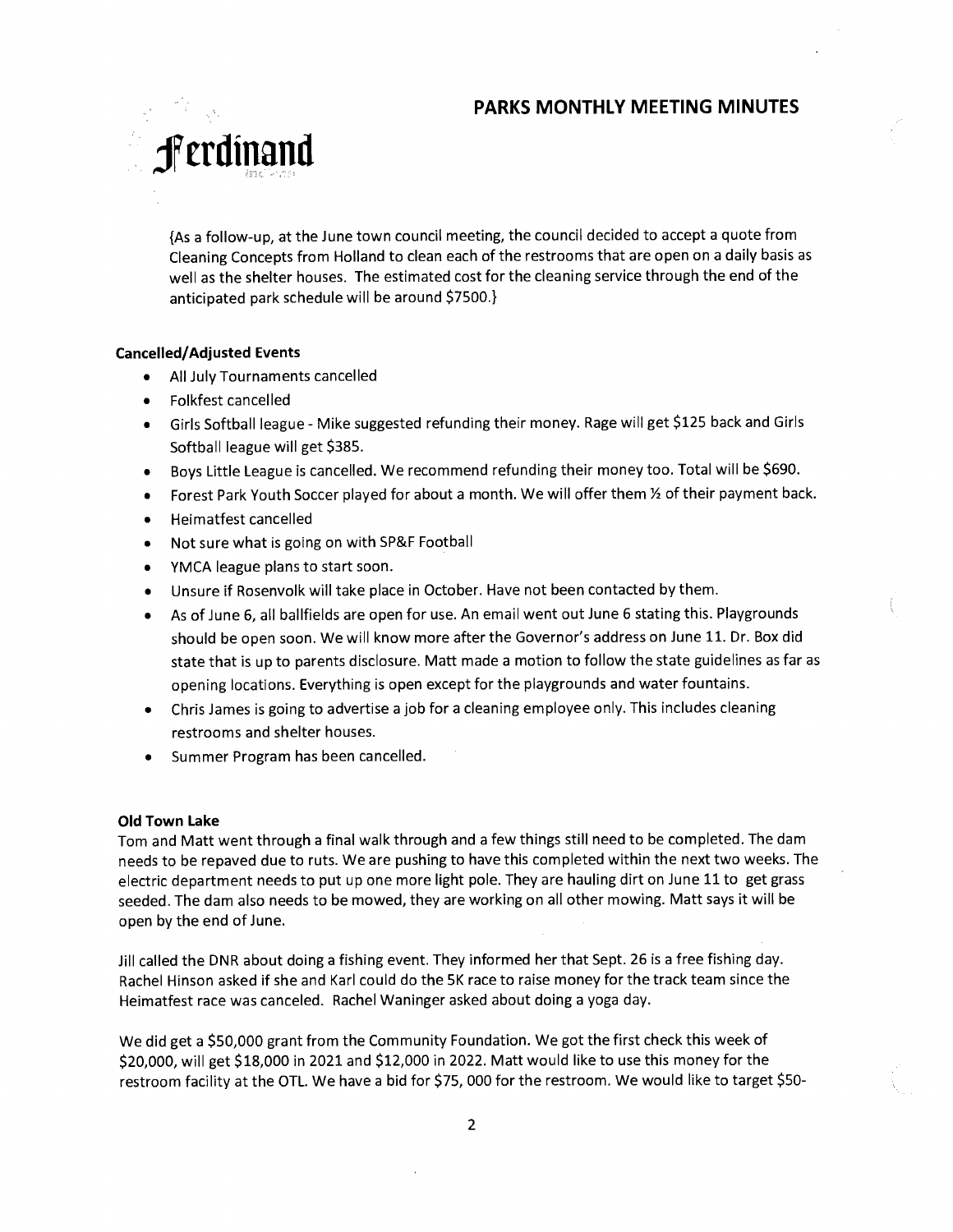

60K for this. Other ideas would be a fishing pier and a kayak launch. Matt is going to look at the drawings for the restroom to see what we can take out so we can afford it.

We received the last check from Masterbrand for the shelter house. We need to do a media release to acknowledge those who gave us grants and money. We need to get fundraising letters out. We will schedule a special meeting for Thursday, June 18 to discuss our finances.

Jill suggested that we need some kind of signage recognizing our donors. We have talked about a plaque for one of the buildings, also a temp sign from Hank's sign. We also had two people donate money for park benches.

We have all money from DNR but have not paid retainage to the contractor yet, so OTL is not officially open yet.

### **Season Employees**

Tom stated the Brian Mullis is doing well. He went on a tour of the facilities. He is doing a great job mowing. He is getting a system down and does a nice job. Terry is inactive. We are not looking to hire a high school student as we need a cleaner.

#### **5th street projects**

Nothing new on security access. The ditch next to the football field has washed out. Tom is going to get some dirt down there and reconstruct the ditch. It is by the electrical panel.

Put total vegetation on the baseball/softball fields. They are dry but not growing up. They look good.

Water hammer is not fixed but will be repaired when it is hooked back up.

Football building - Sharon has the original agreement from Dean. It's not signed but should not an issue to build a building up there.

#### **18th Street Park**

Basketball court still needs resurfacing. We have not received a quote from Ronnie Drew yet. He will come take a look soon but we also have a call into a guy working at Arby's about doing it.

The stump grínder is gone right now but Tom will call to get it and hopes to remove the stumps within the next week. The new trees are growing well.

An area at 18th street parking lost has been patched. But the parking lot needs to have an overlay on it within the next 5 years. Every town park has a 5 year plan.